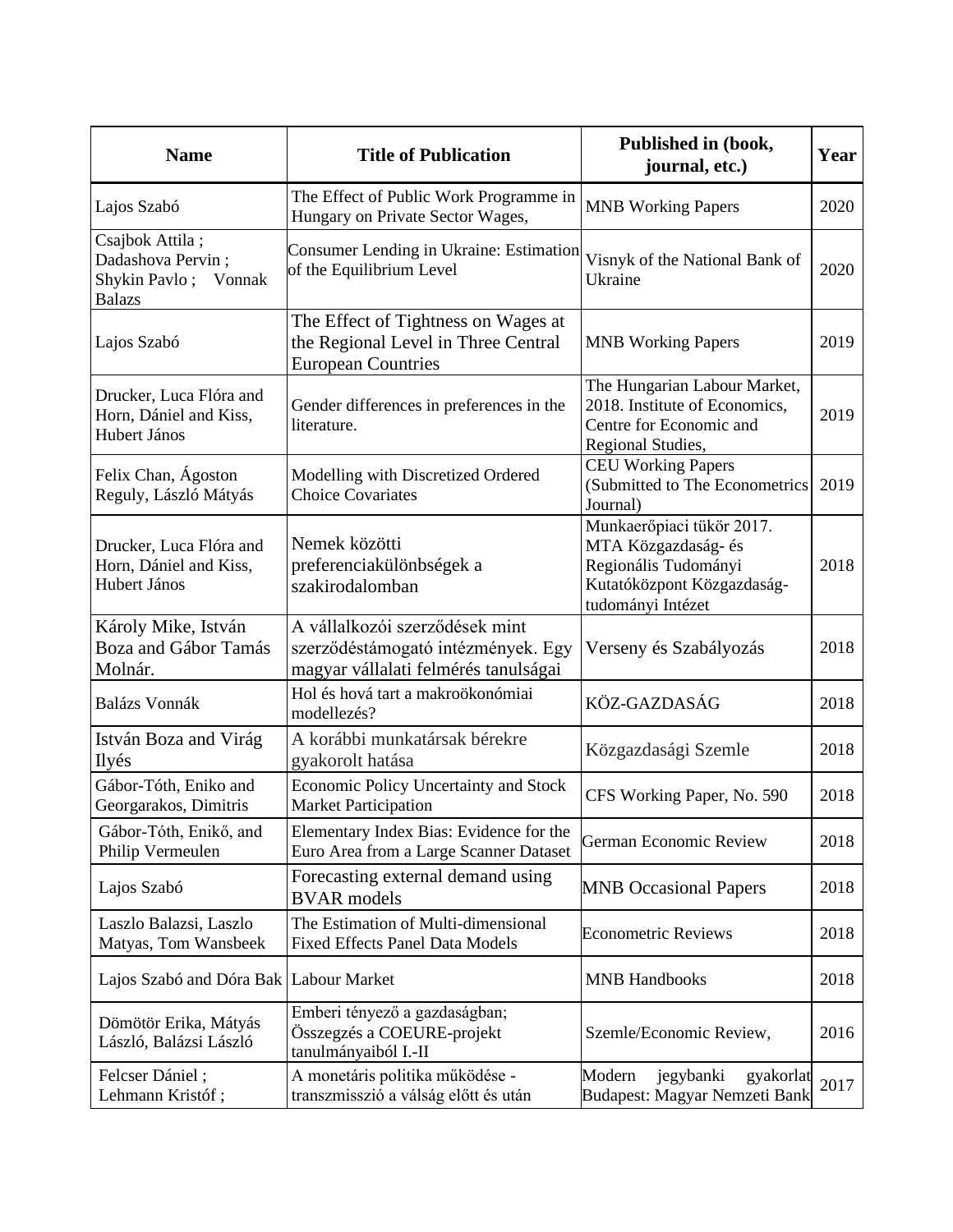| Vonnák Balázs:                                                             |                                                                                                             |                                                                                                          |      |
|----------------------------------------------------------------------------|-------------------------------------------------------------------------------------------------------------|----------------------------------------------------------------------------------------------------------|------|
| Pawel Bukowski                                                             | Identity as a Determinant of Institutional<br>Persistence. Lessons from the Partitions<br>of Poland         | Berkeley<br>Economic<br>History<br>Laboratory<br>Working<br>Paper<br>Series, WP 2015-10                  | 2015 |
| Aasha Kapur Mehta,<br>Sanjay Pratap, and Suparna<br>Das Mukherjee          | Efforts to Reduce Chronic Poverty: A<br><b>Few Best Practice Cases</b>                                      | <b>CPRC Working Paper 50</b>                                                                             | 2015 |
| L. Balázsi, G. Kézdi, L.<br>Mátyás, J. Divényi                             | A közgazdasági adatforradalom és a<br>panelökonometria                                                      | Közgazdasági Szemle                                                                                      | 2014 |
| Pawel Bukowski, John S.<br>Earle                                           | Measuring productivity dispersion across<br>Russian manufacturing firms, 2003-2010                          | <b>Economics Department</b><br><b>Working Papers, OECD</b><br>Publishing                                 | 2014 |
| Yusaf H. Akbar, Vukan<br>Vujic                                             | Explaining corruption: The role of<br>national culture and its implications for<br>international management | <b>Cross Cultural Management:</b><br>An International Journal, Vol.<br>21 Iss: 2, pp.191 - 218           | 2014 |
| Péter Zsohár                                                               | Short Introduction to the Generalized<br><b>Method of Moments</b>                                           | Hungarian Statistical<br>Review Vol. 90, Special<br>Number 16.                                           | 2012 |
| Paweł Bukowski, Martyna<br>Kobus                                           | Educational Equality of Opportunity in<br>Poland: stochastic dominance approach                             | Ekonomista 5/2012.                                                                                       | 2012 |
| <b>Balint Menyhert</b>                                                     | Revisiting the Effect of Immigration on<br>Native Employment in the EU                                      | Research in Economics and<br><b>Business: Central and Eastern</b><br>Europe, Vol. 4, No. 1               | 2012 |
| Péter Elek, János Köllő,<br><b>Balazs Reizer and András</b><br>Péter Szabó | Detecting Wage Under-reporting Using<br>a Double Hurdle Model                                               | <b>Research in Labor Economics</b><br>vol. 34                                                            | 2012 |
| Jenő Pál and John<br>Stachurski                                            | Fitted value function iteration with<br>probability one contractions                                        | Journal of Economic Dynamics<br>and Control                                                              | 2012 |
| Katarina Lukacsy, Julius<br>Horvath                                        | <b>Structural Change and Economic</b><br>Dynamics in the European Union,<br>Chapter 9, p. 311-337           | Structural Change and<br>Economic Dynamics in the<br>European Union, 1st Edition                         | 2011 |
| Katarina Lukacsy                                                           | Generating Random Samples from User-<br>defined Distributions, Stata Journal,<br>Number 2, pp. 1-6          | <b>Generating Random Samples</b><br>from User-defined<br>Distributions, Stata Journal,<br>2011, Number 2 | 2011 |
| Márton Radnai, Dzsamila<br>Vonnák                                          | Banki tőkemegfelelelési kézikönyv                                                                           | Banki tőkemegfelelési<br>kézikönyv                                                                       | 2010 |
| Katarina Lukacsy                                                           | An Implication of Rational Inattention<br>for the Asymmetric Price Adjustment "in<br>the Small": A Comment  | The Empirical Economics<br>Letters, 9(7) ISSN 1681 8997                                                  | 2010 |
| Katarina Lukacsy                                                           | Modeling Price Adjustments with<br>Double-Hurdle model                                                      | Economies of Central and<br>Eastern Europe, 2010, ISBN                                                   | 2010 |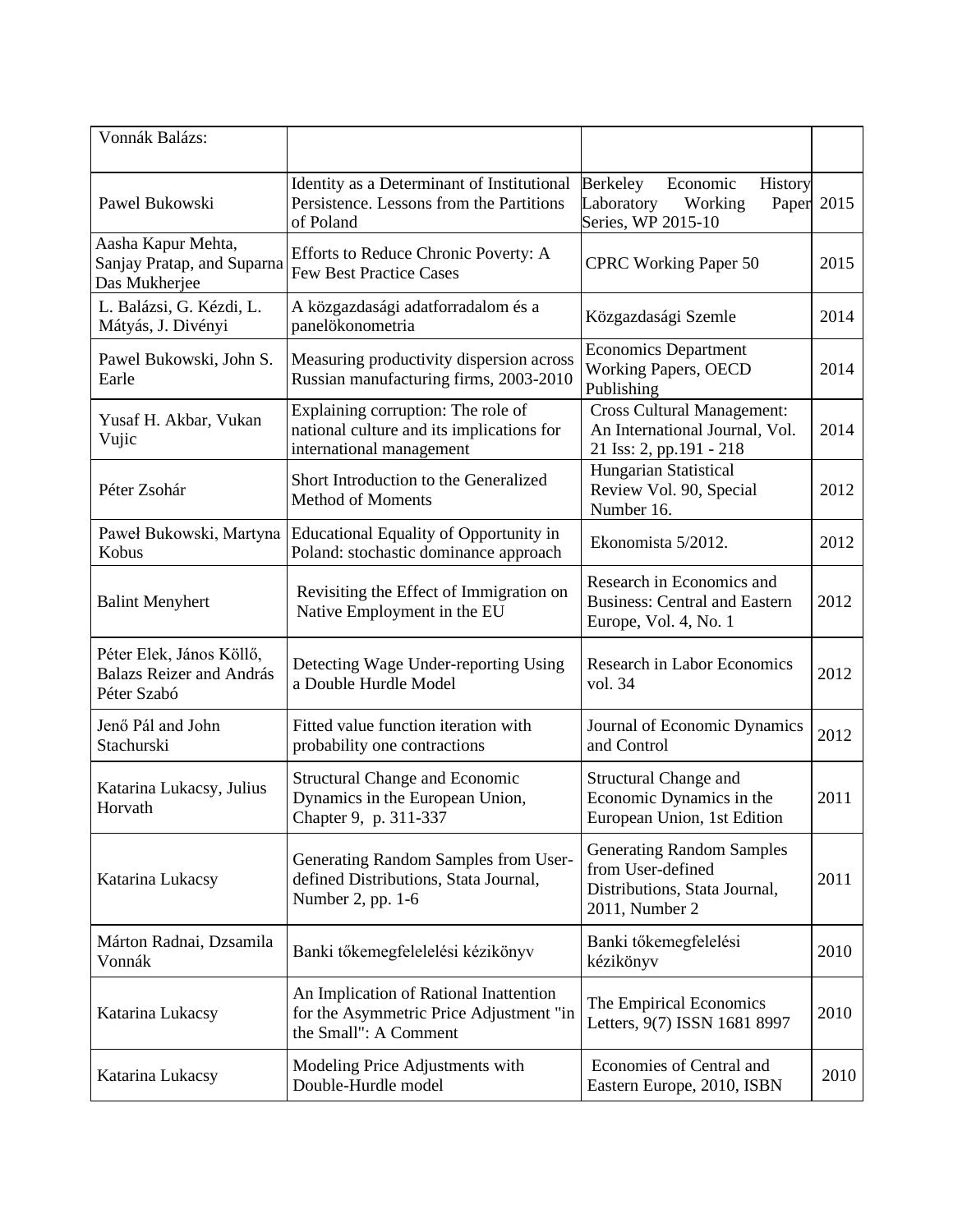|                                                                                                                                                                        |                                                                                                                     | 978-9949-430-37-6, CD format                                                                             |      |
|------------------------------------------------------------------------------------------------------------------------------------------------------------------------|---------------------------------------------------------------------------------------------------------------------|----------------------------------------------------------------------------------------------------------|------|
| Krisztina Büti, Peter<br>Hardi, Diana Sidlovits                                                                                                                        | Interfirm networks in the Hungarian<br>wine industry                                                                | <b>European University Institute</b><br>publication                                                      | 2010 |
| Cecília Hornok                                                                                                                                                         | Trade-Enhancing EU Enlargement and<br>the Resurgence of East-East Trade                                             | <b>OeNB</b> Focus on European<br>Economic Integration Q3/2010                                            | 2010 |
| Katarina Lukacsy                                                                                                                                                       | Price Rigidity: Evidence from Slovakia                                                                              | <b>Economies of Central and</b><br>Eastern Europe, 2009, ISBN<br>978-9949-430-28-4, CD format            | 2009 |
| Katarina Lukacsy                                                                                                                                                       | Price Rigidity in Slovakia: Some Facts<br>and Causes                                                                | Research in Economics and<br><b>Business: Central and Eastern</b><br>Europe, 2009, Vol 1(28), No 2       | 2009 |
| <b>Price Setting Mechanisms</b><br>in Slovakia                                                                                                                         | Price Setting Mechanisms in Slovakia                                                                                | <b>Conference Proceedings</b>                                                                            | 2009 |
| Katarina Lukacsy                                                                                                                                                       | Some Facts on Price Rigidity: Case of<br>Slovakia                                                                   | <b>Conference Proceedings</b>                                                                            | 2009 |
| Aron Tobias                                                                                                                                                            | Matematikai függelék, : Markov-<br>modellek. Elmélet, becslés és<br>társadalomtudományi alkalmazások                | Matematikai függelék,:<br>Markov-modellek. Elmélet,<br>becslés és<br>társadalomtudományi<br>alkalmazások | 2009 |
| Szilárd Benk, Max<br>Gillman, Michal Kejak                                                                                                                             | US Volatility Cycles of Output and<br>Inflation, 1919-2004: A Money and<br>Banking Approach to a Puzzle             | CEPR Discussion Paper No.<br>7150                                                                        | 2009 |
| <b>CEPR Discussion Paper</b><br>No. 7150                                                                                                                               | Model-based sensitivity analysis of the<br>Hungarian economy to macroeconomic<br>shocks and uncertainties           | Acta Oeconomica, Volume 58,<br>Number 4 December 2008                                                    | 2008 |
| Bakos Péter, Bíró Anikó,<br>Elek Péter és Scharle<br>Ágota                                                                                                             | Hatékonyság és arbitrázslehetőségek a<br>magyar adórendszerben                                                      | Kormányzás, 2008/1                                                                                       | 2008 |
| Bíró Anikó, Vincze János                                                                                                                                               | A gazdaság fehérítése: büntetés és<br>ösztönzés                                                                     | MTA-KTI Műhelytanulmány,<br>MT-DP 2008/14                                                                | 2008 |
| K. Barhoumi, Szilard<br>Benk, Riccardo<br>Cristadoro, Ard Den<br>Reijer, A. Jakaitiene, P.<br>Jelonek, A. Rua, K. Ruth,<br>C. Van Nieuwenhuyze<br>and Gerhard Rünstler | Short-term forecasting of GDP using<br>large monthly datasets - a pseudo real-<br>time forecast evaluation exercise | European Central Bank,<br>Occasional Paper Series No 84                                                  | 2008 |
| Peter Bakos - Peter<br>Benczur – Dora Benedek                                                                                                                          | The Elasticity of Taxable Income:<br>Estimates and Flat Tax Predictions using<br>the Hungarian Tax Changes in 2005  | Ministry of Finance Working<br>Paper, MNB Working Paper,<br>Közgazdasági Szemle                          | 2008 |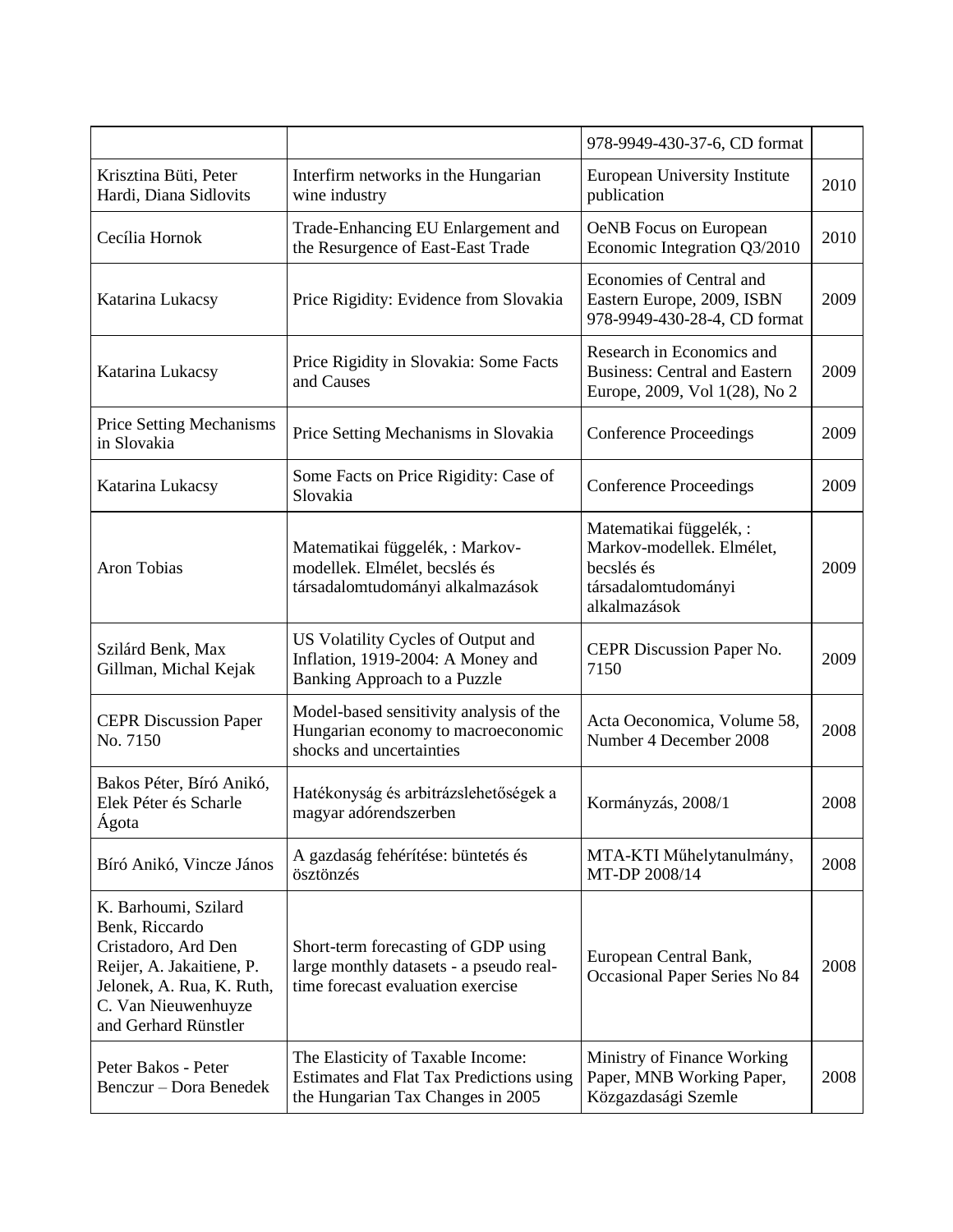| Szilárd Benk, Max<br>Gillman, Michal Kejak                | Money Velocity in an Endogenous<br>Growth Business Cycle with Credit<br><b>Shocks</b>                                                                      | Journal of Money, Credit and<br>Banking, 40 (6), Pp. 1281 -<br>1293 | 2008 |
|-----------------------------------------------------------|------------------------------------------------------------------------------------------------------------------------------------------------------------|---------------------------------------------------------------------|------|
| Anna Naszodi                                              | Are the Exchange Rates of EMU<br>Candidate Countries Anchored by their<br><b>Expected Euro Locking Rates?</b>                                              | MNB Working Papers 2008/1                                           | 2008 |
| Cecilia Hornok, Zoltán M.<br>Jakab, Gábor P. Kiss         | 'Through a Glass Darkly': Fiscal<br><b>Expansion and Macroeconomic</b><br>Developments, 2001-2006                                                          | <b>MNB</b> Bulletin                                                 | 2008 |
| Bíró Anikó - Elek Péter -<br>Vincze János                 | A magyar gazdaság külső sokkokra való<br>érzékenysége és korrekciós<br>mechanizmusai                                                                       | Külgazdaság (in Hungarian)                                          | 2007 |
| Bíró Anikó-Elek Péter-<br>Vincze János                    | Szimulációk és érzékenységvizsgálatok<br>a magyar gazdaság egy középméret?<br>makromodelljével                                                             | Közgazdasági Szemle (in<br>Hungarian)                               | 2007 |
| Cecilia Hornok, Zoltán M.<br>Jakab, Barnabás Máté<br>Tóth | Adjustment of Global Imbalances:<br><b>Illustrative Scenarios for Hungary</b>                                                                              | <b>MNB</b> Occassional Paper                                        | 2007 |
| Gabor Vadas, with<br>Gergely Kiss                         | The Role of the Housing Market in<br>Monetary Transmission - Evidence from<br>Hungary                                                                      | European Journal of Housing<br>Policy                               | 2007 |
| Anna Naszódi                                              | Book review on R.J. Sweeney: Foreign<br><b>Exchange Markets</b>                                                                                            | Journal of Banking and<br>Finance                                   | 2007 |
| European Journal of<br><b>Housing Policy</b>              | European Journal of Housing Policy                                                                                                                         | European Journal of Housing<br>Policy                               | 2007 |
| Szilárd Benk, Max<br>Gillman, Michal Kejak                | Depression, War, Stagflation, and<br>Moderation: the Effect of Money and<br>Credit on Output and Velocity in an<br><b>Endogenous Growth Business Cycle</b> | SMYE conference paper                                               | 2007 |
| <b>Zsombor Cseres-Gergely</b>                             | Inactivity in Hungary $-$ the persistent<br>effect of the pension system                                                                                   | IE HAS working paper                                                | 2007 |
| Anna Naszódi                                              | Are the Exchange Rates of EMU<br>Candidate Countries Anchored by their<br><b>Expected Euro Locking Rates?</b>                                              | Focus on European Economic<br>Integration                           | 2007 |
| Anna Naszódi, Csilla<br>Horváth and Judit Krekó           | Is there a bank lending channel in<br>Hungary? Evidence from bank panel<br>data                                                                            | <b>MNB</b> Working Paper                                            | 2006 |
| Gergely Csorba and Jong-<br>Hee Hahn                      | Functional Degradation and Asymmetric<br>Network Effects                                                                                                   | Journal of Industrial<br>Economics                                  | 2006 |
| Dóra Benedek, Ágota                                       | A "100 lépés" családtámogatást érintő'                                                                                                                     | Társadalmi Riport 2006                                              | 2006 |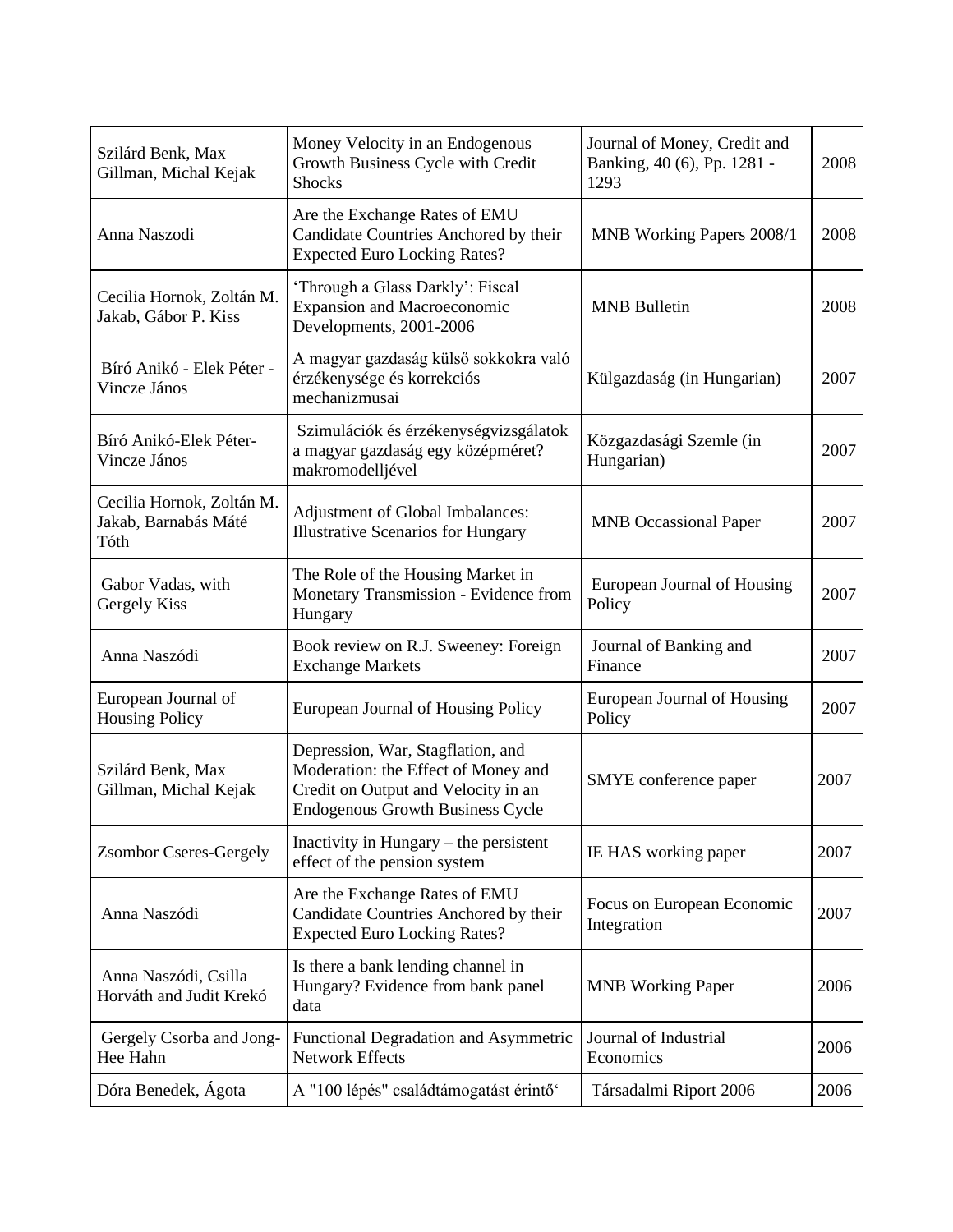| Scharle                                                                                                     | elemeinek hatása a gyermekes családok<br>jövedelmére                                                          |                                                                                                                    |      |
|-------------------------------------------------------------------------------------------------------------|---------------------------------------------------------------------------------------------------------------|--------------------------------------------------------------------------------------------------------------------|------|
| Dóra Benedek, Orsolya<br>Lelkes                                                                             | A magyarországi jövedelem-újraelosztás<br>és egy egykulcsos adóreform vizsgálata<br>mikroszimulációs modellel | Közgazdasági Szemle                                                                                                | 2006 |
| Zsombor Cseres-Gergely,<br>Gergely Csorba                                                                   | On the access to state-financed data and<br>their utilisation in scientific research                          | Közgazdasági Szemle (in<br>Hungarian)                                                                              | 2006 |
| Gabor Vadas, with Gabor<br>Kiss                                                                             | Mind the Gap - Watch the Ways of<br>Cyclical Adjustment of Budget Balance,                                    | Conference Proceedings: Fiscal<br>Policy and the Road to Euro,<br>Warsaw, October 2006,<br>National Bank of Poland | 2006 |
| Dóra Benedek, Ágota<br>Scharle and Péter Szabó                                                              | A magyar minimálbér nemzetközi<br>összehasonlításban                                                          | Külgazdaság                                                                                                        | 2006 |
| Gabor Vadas, with<br>Gergely Kiss                                                                           | A lakáspiac szerepe a monetáris<br>transzmisszióban                                                           | Közgazdasági Szemle (In<br>Hungarian)                                                                              | 2006 |
| Szilárd Benk, Max<br>Gillman, Michal Kejak                                                                  | Money Velocity in an Endogenous<br>Growth Business Cycle with Credit<br><b>Shocks</b>                         | <b>CDMA</b> Conference Paper<br>Series, Centre for Dynamic<br>Macroeconomic Analysis                               | 2006 |
| Dóra Benedek, Orsolya<br>Lelkes, Ágota Scharle and<br>Miklós Szabó                                          | A magyar államháztartási bevételek és<br>kiadások szerkezete 1991-2004 között                                 | Közgazdasági Szemle                                                                                                | 2006 |
| Dóra Benedek, Réka Firle<br>and Ágota Scharle                                                               | Degree and efficiency of redistribution                                                                       | Working papers of the Ministry<br>of finance                                                                       | 2006 |
| Szilard Benk, Zoltán M.<br>Jakab, Mihály András<br>Kovács, Balázs Párkányi,<br>Zoltán Reppa, Gabor<br>Vadas | The Hungarian Quarterly Projection<br>Model (NEM)                                                             | Magyar Nemzeti Bank<br>Occasional Paper No 60                                                                      | 2006 |
| Gabor Vadas, with Benk,<br>Sz., Jakab, M.Z., Kovács,<br>M.A, Párkányi, B.,<br>Reppa,Z                       | The Hungarian Quarterly Projection<br>Model (NEM)                                                             | Magyar Nemzeti Bank<br>Occasional Paper No 60                                                                      | 2006 |
| Szilárd Benk, Max<br>Gillman, Michal Kejak                                                                  | A Comparison of Exchange Economies<br>within a Monetary Business Cycle                                        | Manchester School, 2005, 73,<br>$(4)$ , 542-562                                                                    | 2005 |
| Szilárd Benk, Zoltán M.<br>Jakab, Gábor Vadas                                                               | Potential Output Estimations for<br>Hungary: A Survey of Different<br>Approaches                              | Magyar Nemzeti Bank<br>Occasional Paper No. 43                                                                     | 2005 |
| Szilárd Benk, Max<br>Gillman, Michal Kejak                                                                  | Credit Shocks in the Financial<br>Deregulatory Era: Not the Usual<br><b>Suspects</b>                          | Review of Economic<br>Dynamics, 2005, 8, (3), 668-<br>687                                                          | 2005 |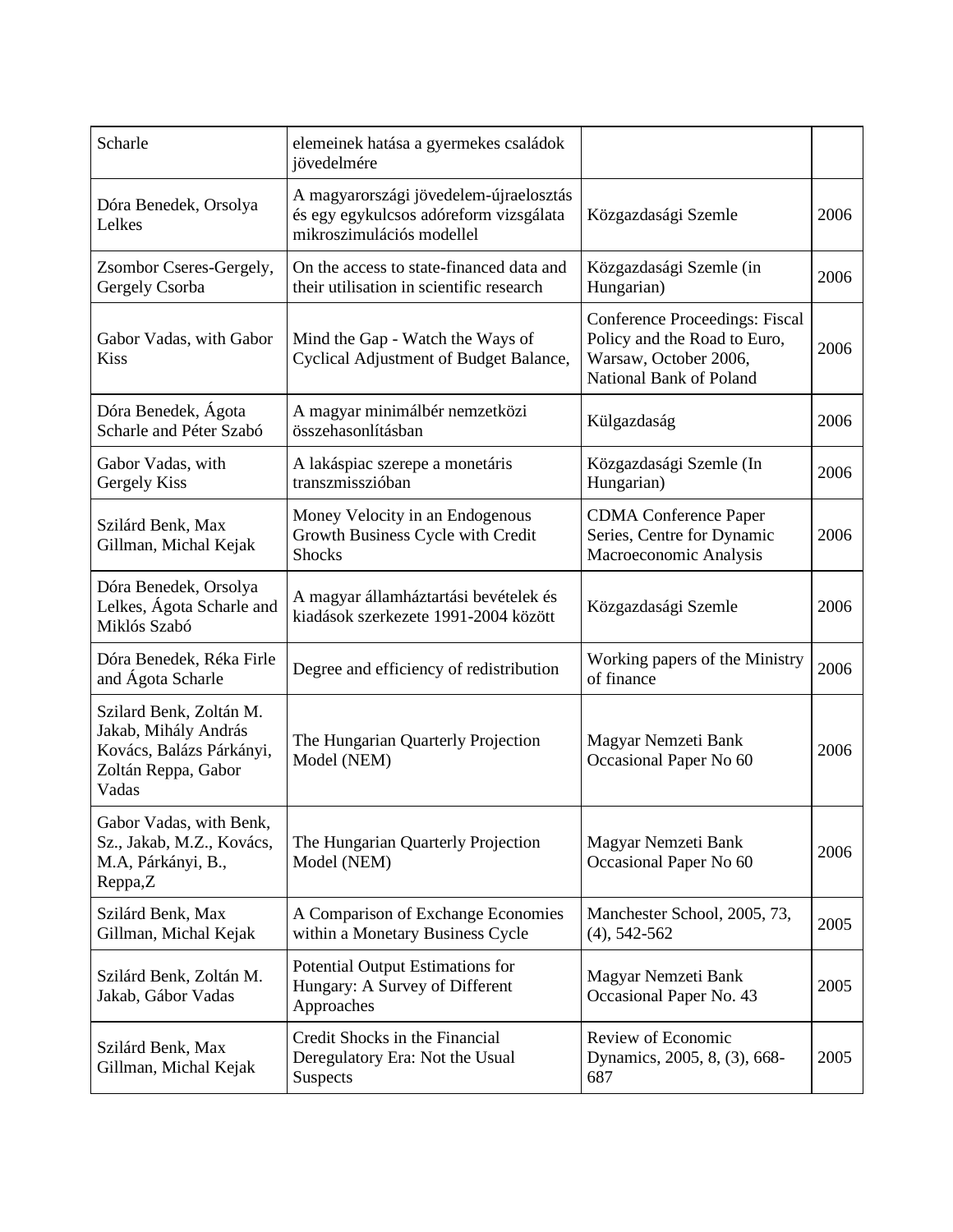| Gabor Vadas, with Zsolt<br>Darvas                         | A New Method for Combining<br>Detrending Techniques with Application<br>to Business Cycle Synchronization of<br>the New EU Members | Magyar Nemzeti Bank<br>Occasional Paper No 5                                                                                                                                   | 2005 |
|-----------------------------------------------------------|------------------------------------------------------------------------------------------------------------------------------------|--------------------------------------------------------------------------------------------------------------------------------------------------------------------------------|------|
| Gabor Vadas, with<br>Benk, Sz. and Jakab M.Z.             | Potential Output Estimations for<br>Hungary: A Survey of Different<br>Approaches                                                   | Magyar Nemzeti Bank<br>Occasional Paper No 43                                                                                                                                  | 2005 |
| Gabor Vadas, With Gabor<br><b>Kiss</b>                    | Mind the Gap - International<br>Comparison of Cyclical Adjustment of<br>the Budget                                                 | Magyar Nemzeti Bank<br>Occasional Paper No 4                                                                                                                                   | 2005 |
| Gabor Vadas, with<br>Gergely Kiss                         | The Role of the Housing Market in<br><b>Monetary Transmission</b>                                                                  | Magyar Nemzeti Bank,<br>Background Studies No. 3                                                                                                                               | 2005 |
| Gabor Vadas, with Gabor<br><b>Kiss</b>                    | Légy résen - Az államháztartási<br>egyenleg ciklikus igazításának buktatói                                                         | Közgazdasági Szemle,<br>February (109-129 o.)                                                                                                                                  | 2005 |
| <b>Zsombor Cseres-Gergely</b>                             | County to county migration and labour<br>market conditions in Hungary between<br>1994 and 2002                                     | Zeitschrift für<br>ArbeitsmarktForschung (ZAF)                                                                                                                                 | 2005 |
| <b>Zsombor Cseres-Gergely</b>                             | Mobility and Schooling in Hungary at<br>the Beginning of the 2000s                                                                 | Mobility and Schooling in<br>Hungary at the Beginning of<br>the 2000s                                                                                                          | 2005 |
| Anna Naszódi, Judit<br>Krekó and Csilla Horváth           | Kamatátgyűrűzés Magyarországon                                                                                                     | Közgazdasági Szemle                                                                                                                                                            | 2005 |
| Anna Naszódi                                              | A sáveltolás árfolyamhatásának<br>vizsgálata opciós modell keretei között                                                          | Közgazdasági Szemle                                                                                                                                                            | 2005 |
| Anna Naszódi, Judit<br>Krekó and Csilla Horváth           | Hogyan hat a jegybanki kamat változása<br>a kereskedelmi banki kamatokra?                                                          | Hitelintézeti Szemle                                                                                                                                                           | 2004 |
| Anna Naszódi, Csilla<br>Horváth and Judit Krekó           | Interest rate pass-through: the case of<br>Hungary                                                                                 | <b>MNB</b> Working Paper                                                                                                                                                       | 2004 |
| <b>Zsombor Cseres-Gergely</b>                             | The effect of economic incentives on<br>regional mobiltiy in the 1990s                                                             | In: Károly Fazekas, JenÅ <sup>*</sup><br>Koltay and Zsombor Cseres-<br>Gergely (eds.) (2004)The<br>Hungarian Labour Market-<br>Review and analysis 2004,<br>MTA KTK, OFA, 2004 | 2004 |
| Károly Fazekas, Jenő<br>Koltay, Zsombor Cseres<br>Gergely | The Hungarian Labour Market – Review<br>and Analysis 2004                                                                          | book                                                                                                                                                                           | 2004 |
| Szilárd Benk, Max<br>Gillman, Michal Kejak                | Credit Shocks in a Monetary Business<br>Cycle                                                                                      | <b>CEU-Economics Working</b><br>Paper 7/2004                                                                                                                                   | 2004 |
| Gábor Pula, Ádám Reiff                                    | Can Business Confidence Indicators Be                                                                                              | <b>MNB Background Studies</b>                                                                                                                                                  | 2003 |